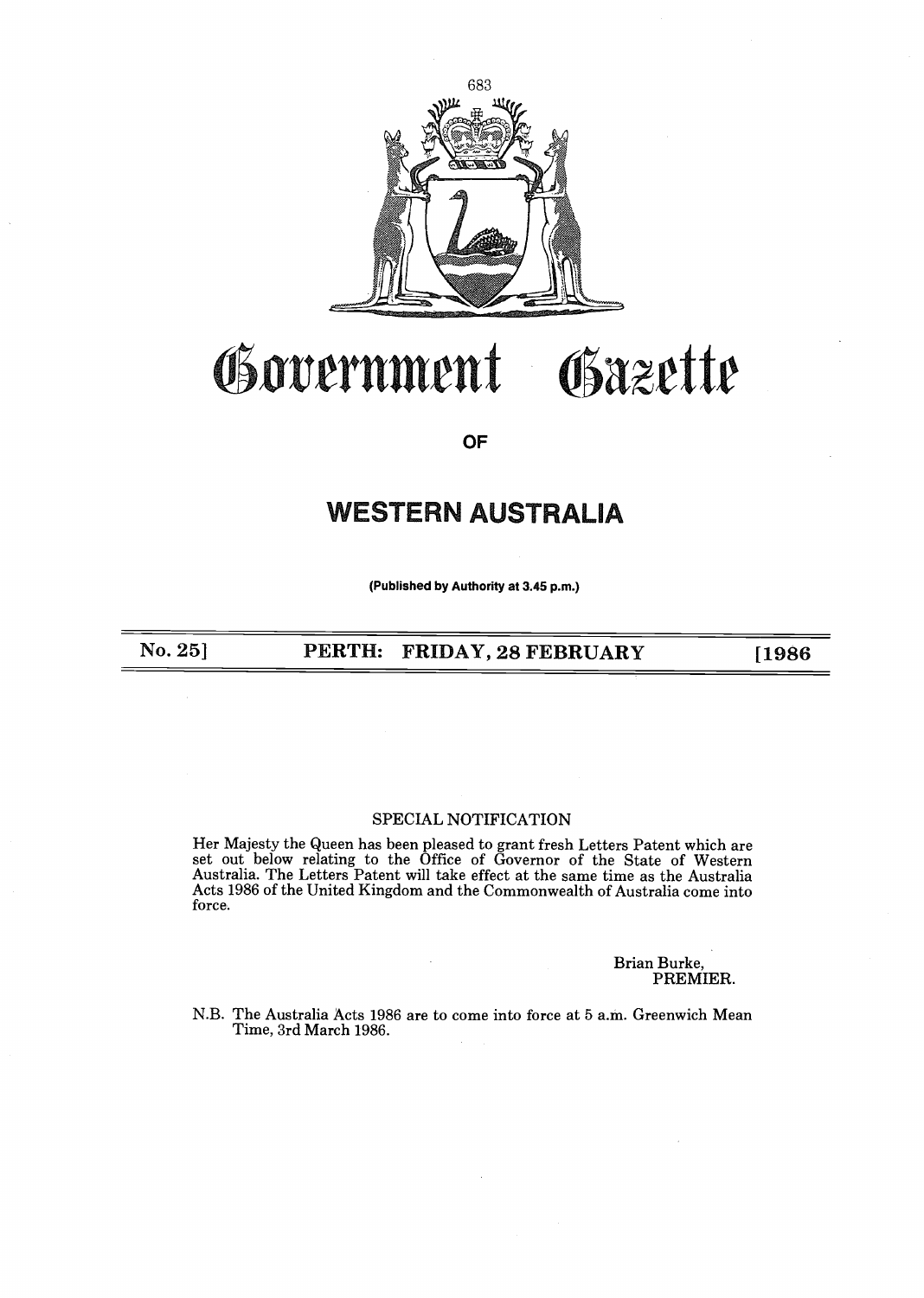#### LETTERS PATENT RELATING TO THE OFFICE OF GOVERNOR OF THE STATE OF WESTERN AUSTRALIA.

#### Dated 14th February, 1986.

ELIZABETH THE SECOND. by the Grace of God of the United Kingdom of Great Britain and Northern Ireland and of Our other Realms and Territories Queen, Head of the Commonwealth, Defender of the Faith.

#### TO ALL TO WHOM THESE PRESENTS SHALL COME, GREETING!

Whereas, by Letters Patent dated the 29th October, 1900 and by the Constitution Act, 1889 of the State of Western Australia provision was made in relation to the office of Governor of the State of Western Australia and its Dependencies extending from the parallel of thirteen degrees thirty minutes South latitude, to West Cape Howe in the parallel of thirty-five degrees eight minutes South latitude, and from the Hartog's Island on the Western Coast, in longitude one hundred and twelve degrees fifty-two minutes to one hundred and twenty-nine degrees of East longitude, reckoning from the meridian of Greenwich, including all the islands adjacent in the Indian and Southern Oceans within the latitudes aforesaid of thirteen degrees thirty minutes South, and thirty-five degrees eight minutes South, and within the longitudes aforesaid of one hundred and twelve degrees fifty-two minutes, and one hundred and twenty-nine degrees East from the said meridian of Greenwich :

And whereas by the Australia Act 1986 of the Commonwealth of Australia provision is made in relation to the office of the Governor of the State of Western Australia and corresponding provision will also be made in the Act which is expected to result from the Australia Bill at present before Parliament in the United Kingdom (which Acts are hereinafter together referred to as "the Australia Acts");

And whereas We desire to make new permanent provisions relating to the office of Governor of the State of Western Australia and for persons appointed to administer the government of the State:

Now Know Ye that We do hereby declare Our Will and Pleasure, and direct and ordain as follows:-

Revocation of<br>existing Letters<br>Patent and In-

I. The Letters Patent dated the 29th October 1900, and Our Example The Instructions to the Governor dated the 29th October 1900 are structions. revoked.

> II. There shall be a Governor of the State of Western Australia who shall be Our representative in the State.

performed by the Governor whether conferred by these Our Letters Patent, a law in force in the State or otherwise, including the power to constitute and appoint such Ministers, Judges, Magistrates, Justices of the Peace and other necessary officers

Powers and III . The Governor shall have and may exercise all the powers functions of Governor . and functions which belong to the office of Governor or are to be

Constitution of<br>Office of<br>Governor.

Public Seal.

sealing all instruments required to bear the Seal . Appointment of V. The appointment of a person to the office of Governor shall

IV. The Governor shall keep the Public Seal of the State for

as may be lawfully constituted or appointed by Us .

be during Our pleasure by Commission under Our Sign Manual .

Executive Coun- VI. There shall be an Executive Council to advise the

Executive Coun ci1

Governor in the government of the State. VII. The members of the Executive Council shall be appointed

by the Governor under the Public Seal of the State and shall hold office during the Governor's pleasure.

Governor to pre-<br>side over Executive VIII. The Governor shall preside at meetings of the Executive tive Council Council but if the Governor is unable to preside the member Council but if the Governor is unable to preside the member appointed by the Governor to preside, or in the absence of such member, the senior member in order of appointment actually present, shall preside.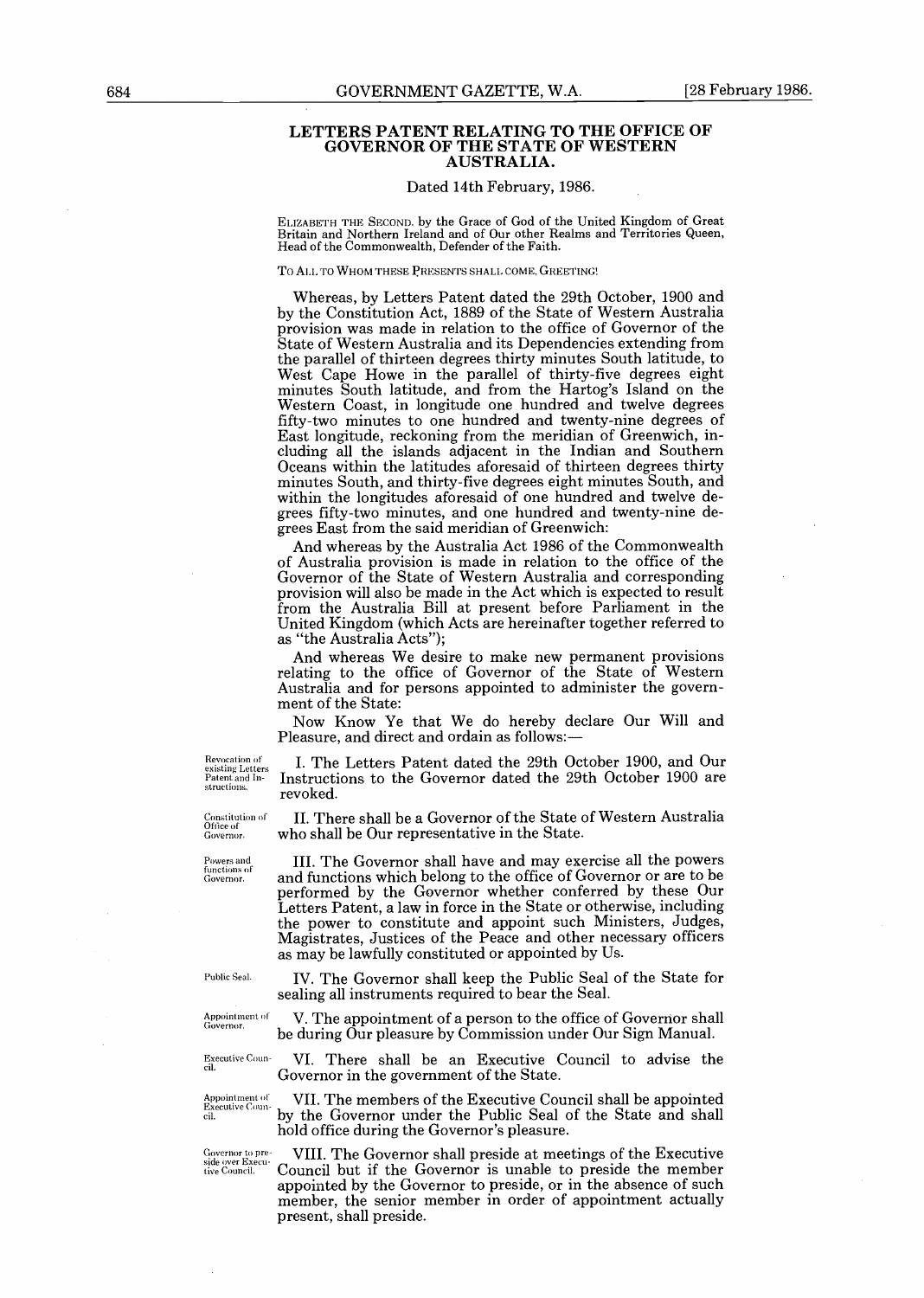IX. A meeting of the Executive Council shall not proceed  $g_{\text{vacuum for}}^{\text{quorum for}}$ unless it has been convened by the Governor and at least two dil. members other than the Governor or any member presiding are present. The Governor shall convene a meeting of Executive Council if so advised by the Premier or Acting Premier .

X. There may be a Lieutenant-Governor of the State of West-  $_\mathrm{Office\:off}^\mathrm{Constitution\:off}$ ern Australia.

Lieutenant-Governor. Administration of government during vacancy,

XI. An Administrator shall administer the government of the State if and so long as there is a vacancy in the office of Governor or the Governor is administering the government of <sup>etc.</sup> the Commonwealth of Australia or, not having appointed a deputy under Clause XVI, is unable to act as Governor or is on leave or is absent from the State.

XII. For the purpose of Clause XI-

- (a) there shall be deemed to be a vacancy in the office of Governor if the Governor vacates the office, and
- (b) the Governor is not absent from the State whilst temporarily off the coast of the State.

XIII. The Lieutenant-Governor shall be the Administrator, Administrator. but if there is no Lieutenant-Governor or if the Lieutenant-Governor is unable to act as Administrator or is absent from the State then the Chief Justice of Western Australia or the next most senior Judge present in the State and able to act shall be the Administrator.

 $XIV.$  Whilst administering the government of the State the  $\frac{1}{f_{\text{functions}}}$ Administrator shall have and may perform and exercise the ministrator. powers and functions of the Governor .

XV. The appointment of a Lieutenant-Governor and of an Administrator shall be during Our Pleasure by Commission ant-Governor under Our Sign Manual . XV. The appointment of a Lieutenant-Governor and of an Appointment of trator.

XVI. The Governor with the consent of the Executive Council may appoint the Lieutenant-Governor, or if there is no Lieutenant-Governor or if the Lieutenant-Governor is unable to act or is absent from the State then the Chief Justice of Western Australia or the next most senior Judge present in the State and able to act to be the deputy of the Governor and in that capacity to perform and exercise for a period not exceeding 6 weeks some or all of the powers and functions of the Governor. The appointment of a deputy of the Governor shall not affect the capacity of the Governor to exercise the powers and functions of the office of Governor.

XVII. Before assuming office a person appointed to be Governor or Lieutenant-Governor, and before assuming the administration of the government of the State an Administrator who is not the Lieutenant-Governor, shall take the usual Oath or Affirmation of Allegiance and the usual Oath or Affirmation of Office . Such Oaths and Affirmations shall be taken before the Governor or the Chief Justice of Western Australia or another Judge of the Supreme Court of the State.

XVIII. Before performing or excercising any power or function of the Governor a person, who is not the Lieutanant-Governor, appointed to be the deputy of the Governor shall take the usual Oath or Affirmation of Allegiance and the usual Oath or Affirmation of Office before the Governor or the Chief Justice of Western Australia or another Judge of the Supreme Court of the State .

XIX. Before assuming office a person appointed a member of the Executive Council shall take the usual Oath or Affirmation of Allegiance and the usual Oaths or Affirmations of Office before the Governor or the Chief Justice of Western Australia or another Judge of the Supreme Court of the State .

XX. All existing Commissions in relation to the office of Existing Com-Governor, Lieutenant-Governor and Administrator and all tinue. existing appointments to the Executive Council shall continue in force subject to these Our Letters Patent until revoked.

Interpretation of Clause XI.

Appointment of deputy of the Governor .

Oaths to be taken by Governor, Lieuten-ant-Governor and Adminis-trator .

Oaths to be taken by deputy of the Governor .

Oaths to be taken by mem-bers of Execu-tive Council .

missions to con-